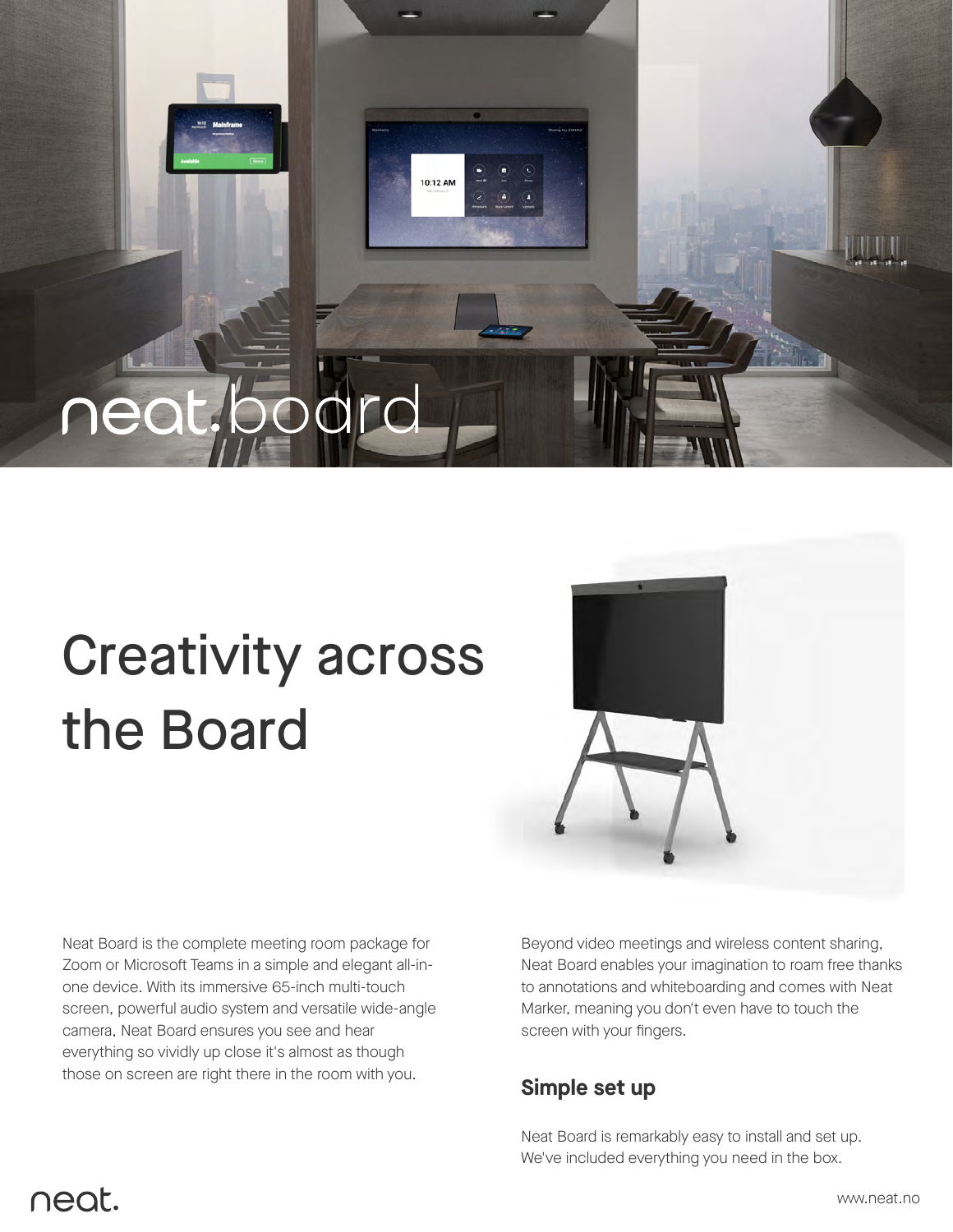It comes with a table stand, 5m ethernet cable, 3m power cord and a pair of Neat Markers, so two people can sketch or write simultaneously. Additionally, you can buy a customized Neat wall mount or floor stand, and if required, wheels for the floor stand, giving you free mobility between rooms.

#### **Just works**

Neat Board responds to your presence, automatically waking up the moment you walk in the room. With just one tap, you can wirelessly share your screen, start a meeting or mark something up. The large multi-touch screen is perfect for taking notes, organizing thoughts, and providing quick visual feedback, whether people are together in-person, video or both. What's more, you can add Neat Pad as a controller to start your meetings, hit mute and more without having to get up, or as a scheduler for optimal room management, elevating your Neat Board system further. In addition, you can seamlessly share audio and visual content via an HDMI cable, and Neat Board auto releases the room when you leave.

## **More audio, fewer distractions**

Neat Bubble enables you to block out any unwanted distractions outside of the camera view, further keeping you sharp and alert. Essentially, what you see is what you hear. At the same time, Neat Boundary enables you to set the width and depth of your meeting space to avoid the camera accidentally detecting, auto-framing and tracking anyone not involved in your video call. So, if you're in an office with glass walls and someone outside walks past or people are standing around, the camera ignores their presence. Likewise, if you're in an openplan office, the device won't be confused by other activities happening around you. You can create a virtually closed-off zone.

#### **Better engagement**

Neat Symmetry enables those remote to see everyone in the meeting room equally up close on their screen for more in-depth, life-size interaction. What's more, it instinctively frames and tracks each in-room participant, meaning people can stand up to stretch or move around for better wellbeing while remaining wholly engaged. As a result, they stay more energized, focused, and productive for longer.

# **Fully managed and supported.**

Neat removes complexities and threats thanks to our secure, single-purpose hardware devices, meaning no stressing about passwords and patches. Plus, you can install all the latest upgrades with just one click.

#### **Healthier, safer rooms**

Neat Board comes with a bunch of unique capabilities. For example, Neat Sense helps you control and monitor air quality, humidity (healthy indoor humidity levels are between 30-50%. Flu viruses can quickly spread due to poor indoor humidity), CO2 and organic chemical levels in the room – scents, odors, etc. Furthermore, it enables you to see whether there are people in a room and, if so, how many. That way, you can be sure of always maintaining correct social distancing measures.